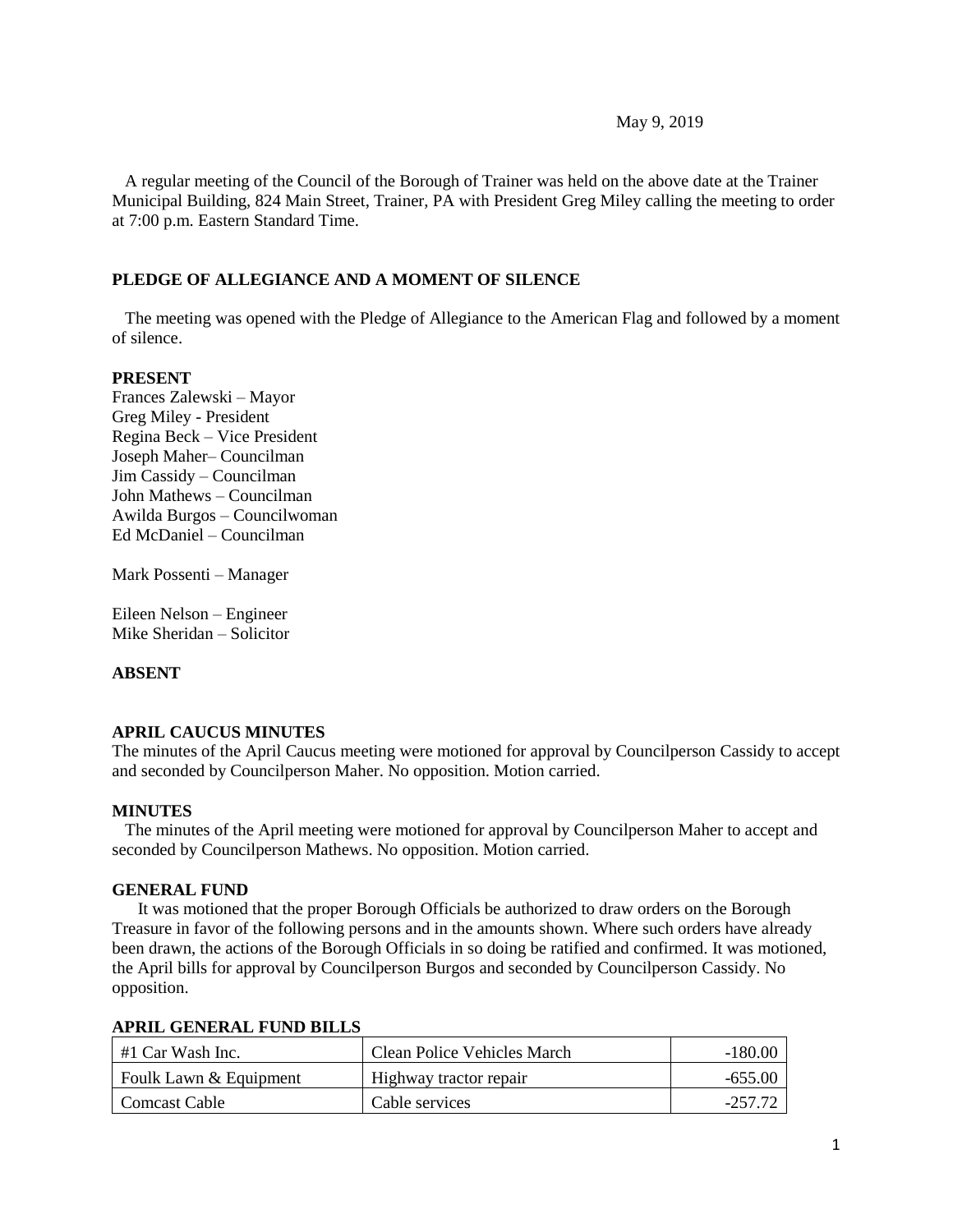| <b>Global Security Systems</b>      | Municipal Security                     | $-120.00$    |
|-------------------------------------|----------------------------------------|--------------|
| <b>B&amp;L</b> Disposal             | Waste disposal                         | $-6,660.00$  |
| Broomall Truck & Auto               | Highway vehicle repair                 | $-1,374.85$  |
| PECO - Municipal Bldg.              | Municipal Bldg                         | $-867.25$    |
| PECO - Garage                       | Highway Garage                         | $-253.52$    |
| <b>Burke Landscape Supply</b>       | Highway tractor repair                 | $-324.03$    |
| <b>Integral Systems Corp</b>        | Computer maintenance/repair            | $-525.00$    |
| Possenti Consulting, LLC            | 2019 Services Jan. - Feb., Inspections | $-5,080.00$  |
| <b>Chester Water - Hydrants</b>     | Hydrants                               | $-1,195.10$  |
| Sunoco - SunTrak                    | Police vehicle fuel                    | $-2,083.87$  |
| Goodyear Auto Service               | Police tires                           | $-503.80$    |
| Mathew Bender & Co                  | Vehicle Law-Crimes Code update 2019    | $-99.47$     |
| <b>Stantec Consulting</b>           | Professional services                  | $-6,941.50$  |
| <b>Stantec Consulting</b>           | Professional services                  | $-7,187.50$  |
| PSAB U/C Plan                       | 2019 1st Quarter reporting             | $-4,660.39$  |
| <b>DCED</b>                         | 2019 1st 1/4 Reporting                 | $-63.00$     |
| J. Michael Sheridan                 | Invoices for Feb. and March 2019       | $-6,030.36$  |
| <b>B&amp;L</b> Disposal             | Waste disposal                         | $-6,660.00$  |
| Broomall Truck & Auto               | Highway vehicle repair                 | $-231.70$    |
| Marilyn Maher                       | Reimburse Rec Easter and movie night   | $-161.77$    |
| Kelly & Close Engineers             | Municipal Complex site plans           | $-23,794.05$ |
| Motorist Life Insurance             | Life insurance Peer                    | $-753.50$    |
| <b>DCIU</b>                         | <b>Health Benefits May</b>             | $-24,902.62$ |
| Arthur J. Gallagher                 | Liability insurances                   | $-6,301.00$  |
| Spirit Media Group, Inc.            | Public Notice Road program             | $-246.80$    |
| PECO - Park                         | HJ Park                                | $-26.26$     |
| David Dodge                         | Police vehicle                         | $-617.40$    |
| Broomall Truck & Auto               | Police vehicle repair                  | $-422.64$    |
| <b>Comcast Cable</b>                | Cable services                         | $-97.30$     |
| Adams NAPA                          | <b>Highway Antifreeze</b>              | $-12.99$     |
| <b>United States Postal Service</b> | Large letter mailed                    | $-7.85$      |
| Paychex Invoice                     | April 11 Biweekly                      | $-182.05$    |
| <b>United States Postal Service</b> | <b>BOH Certified letters</b>           | $-27.40$     |
| Musso, Michael G.                   | <b>Medical Reimbursement</b>           | $-80.00$     |
| David Harlow                        | Reimburse Park rental                  | $-125.00$    |
| Foulk Lawn & Equipment, Inc.        | Highway tractor repair                 | $-1,069.90$  |
| CRC Watersheds Assoc.               | CRC Membership 2019                    | $-50.00$     |
| Chester Water - Municipal           | Municipal Bldg.                        | $-39.76$     |
| Chester Water - HJP                 | HJ Park                                | $-18.36$     |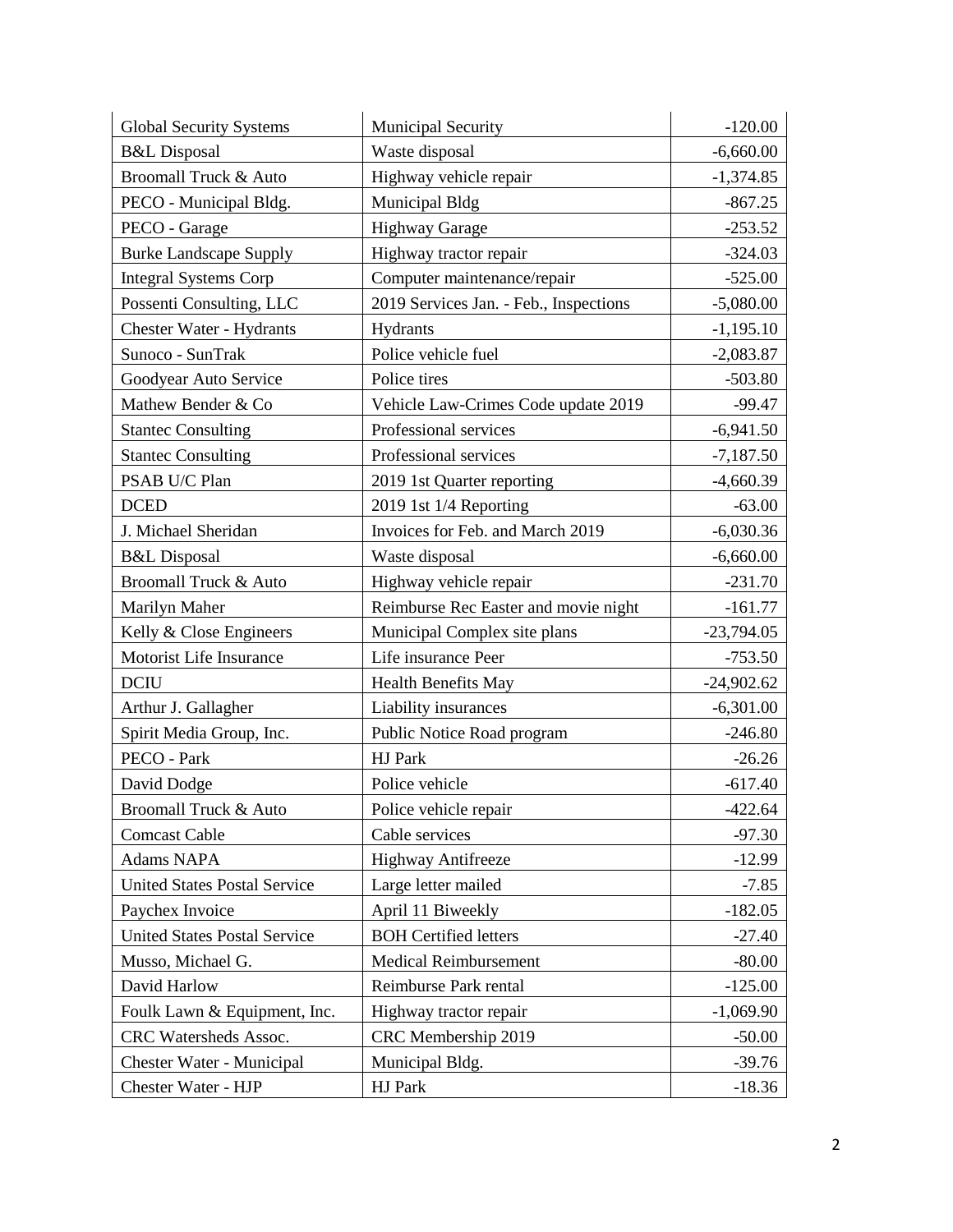| Chester Water - Hwy garage          | <b>Highway Garage</b>         | $-41.26$       |
|-------------------------------------|-------------------------------|----------------|
| Galls Incorporated                  | Police uniform/equipment      | $-500.60$      |
| <b>Burke Landscape Supply</b>       | Highway tractor repair        | $-53.98$       |
| Talley's Garage & Towing            | Highway vehicle inspection    | $-160.00$      |
| <b>PECO Street Lighting</b>         | <b>Street Lighting</b>        | $-2,015.82$    |
| Pa One Call System, Inc.            | Monthly fax service           | $-22.61$       |
| De Co Solid Waste                   | March tipping fees            | $-4,051.85$    |
| PECO-Underpass Lighting             | <b>Underpass Lighting</b>     | $-31.51$       |
| Spirit Media Group, Inc.            | Public Notices complex zoning | $-116.80$      |
| <b>Nextel</b>                       | Cell phones                   | $-131.24$      |
| <b>United Concordia</b>             | <b>Dental Coverage</b>        | $-1,534.37$    |
| <b>Comcast Business</b>             | VOIP phones                   | $-364.02$      |
| <b>Utility Advocate</b>             | Energy savings                | $-20.52$       |
| AT&T Mobility                       | Police data reader            | $-226.38$      |
| <b>Comcast Cable</b>                | Cable services                | $-247.67$      |
| <b>Thomas Dixon</b>                 | Police equipment              | $-2,958.00$    |
| <b>United States Postal Service</b> | <b>BOH Certified letters</b>  | $-13.70$       |
| Orlando, Victoria A.                | Petty cash on hand            | $-300.00$      |
| Paychex Invoice                     | April 26 Biweekly             | $-145.35$      |
| <b>Express Printing</b>             | Centennial payment            | $-2,000.00$    |
| Broomall Truck & Auto               | Police vehicles               | $-559.49$      |
| <b>TD Card Services</b>             | Qbooks, police, code office   | $-766.43$      |
|                                     |                               | $-127, 152.31$ |

### **PAYROLL ACCOUNT**

 It was motioned by Councilperson Beck and seconded by Councilperson Maher that Payroll for the month of April is paid. Councilperson Cassidy opposed. Motion carried.

### **APRIL PAYROLL FOR ALL EMPLOYEES**

Total payroll for the month of April \$83,415.95.

### **LIQUID FUEL BILLS**

Liquid Fuel Bills for the month of April meeting were motioned for approval by Councilperson Mathews and seconded by Councilperson Beck. No opposition. Motion carried.

### **APRIL LIQUID FUEL BILLS**

| Mauger & Co. | Hwy vehicle fuel        | -400.04 |
|--------------|-------------------------|---------|
| PECO         | <b>Traffic Lighting</b> | -284.47 |
|              |                         |         |

-684.51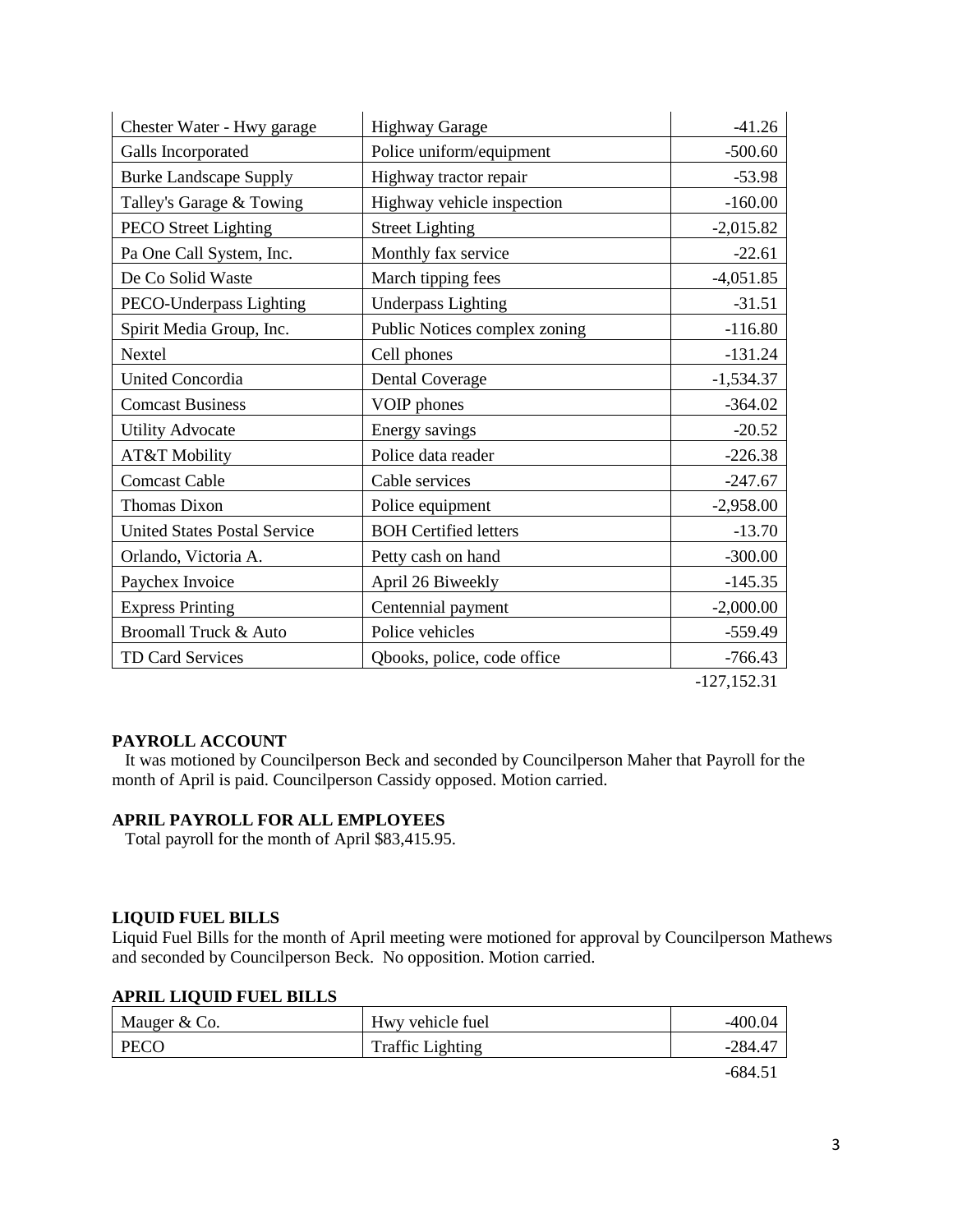## **COMMUNITY CENTER BILLS**

 Community Center Bills for the month of April meeting were motioned for approval by Councilperson Cassidy and seconded by Councilperson Mathews. No opposition. Motion carried.

# **APRIL COMMUNITY CENTER BILLS**

| PECO electric                        | CC Electric      | $-3612$ |
|--------------------------------------|------------------|---------|
| PECO gas                             | CC Gas/electric  | -565.44 |
| <b>Banta's Bestway Trash Removal</b> | Dumpster removal | -120.00 |
|                                      |                  | -721.56 |

### **PERMITS & LICENSE**

Permits for the month of April meeting were motioned for approval by Councilperson Maher and seconded by Councilperson Cassidy. No opposition. Motion carried.

# **PERMITS & LICENSE – APRIL**

| 2 Building permits             | \$225.00   |
|--------------------------------|------------|
| 0 Contractor license           | \$0        |
| 8 C/O Applications             | \$775.00   |
| 3 Plumbing permits             | \$358.00   |
| 1 Electrical permits           | \$115.00   |
| 0 Zoning                       | \$0        |
| 2 Other Permits/License        | \$485.00   |
| 0 Liens                        | \$0        |
| 1 Vacant property registration | \$150.00   |
| Amount turned over to Borough  | \$2,108.00 |

### **CHESTER WATER AUTHORITY**

#### 1- Street Openings

Amount turned over to Borough \$125.00

### **PECO**

1– Street Openings

Amount turned over to Borough \$129.50

### **DELCORA**

0 – Permits Amount turned over to Borough \$0

### **OTHER -**

0 – Permits Amount turned over to Borough \$0

### **CORRESPONDENCE**

 It was motioned by Councilperson Mathews and seconded by Councilperson Cassidy that the correspondence for April be accepted and any necessary action taken. No opposition. Motion carried.

### **APRIL CORRESPONDENCE**

- Received from Keystone an electronic deposits in the amount of \$10,288.77 April EIT distribution.
- Received from Delaware County Monthly Deed Reconciliation for February and a check in the amount of \$1,326.99.
- Received from Delaware County Tax Claim Monthly for March and a check in the amount of \$15,868.11.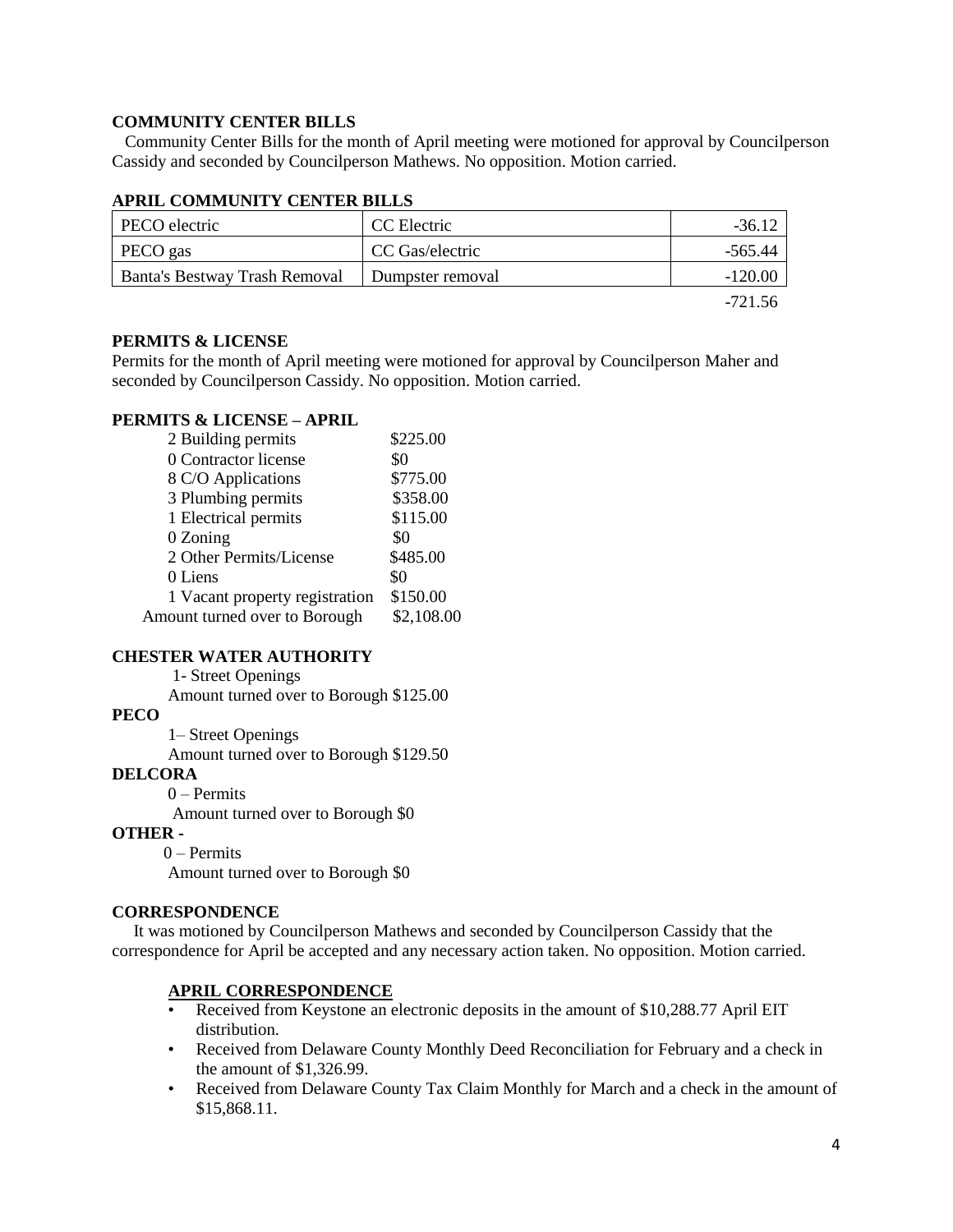- Received from De. Co. Planning in regards to Municipal complex.
- Received from Monroe Energy sent to DEP in regards to Storage tank reportable release.
- Received from De. Co. Conservation in regards to Municipal complex.
- Received from DEP in regards to storage tank program.
- Received from Dept of Transportation in regards to road resurfacing.

# **QUESTIONS AND COMMENTS FROM AUDIENCE ON CORRESPONDENCE** None

# **ANY MATTERS THAT NEED COUNCILMANIC ACTION**

None

# **COMMITTEE REPORTS**

# **MAYOR**

Mayor Zalewski:

- Thanked Monroe Energy for donated food to the food Pantry which is open Friday's from 9 11:00
- Centennial plans are moving along. Will be selling patrons for our book.
- Former Borough Secretary Bill Nealy's daughter Susan Nealy Waller will be appearing on Jeopardy May 24<sup>th</sup> at 7pm.

# **\*POLICE CHIEF –** No report

# **MANAGER/FINANCE**

Mark Possenti:

- Comcast Care Day was May  $4<sup>th</sup>$  the borough should be receiving a donation from Comcast for participating.
- In regards to the opportunity Zone for businesses, the redevelopment committee of Delaware County will be holding a stakeholders meeting to discuss and inform individuals how to effectively use the program for interested parties. The meeting will address detailed information. Anyone interested in going will send RSVP.
- Scheduled to meet with DCED in regards to multiple programs that may benefit the Borough.

# **PARKS/RECREATION/ENVIRONMENT**

Councilman Maher:

- Taco Fest was last Saturday, thanked all volunteers and those that attended.
- Memorial Day service will be held May  $27<sup>th</sup>$  at 12 noon here at borough Hall.

# **FIRE/BOARD OF HEALTH**

Councilman Cassidy:

Welcome to Trainer's May public Council meeting. BOH

Board of Health has been very busy with Parkview Mobile Home Park and high grass throughout the Borough. Addressing these issues.

Owner of Parkview and BOH working together to clean up Parkview on health items. Many letters have been sent out and several have responded stating they will be cleaning up. Other issues have been forwarded to the Code Enforcement Officer and the Police Department.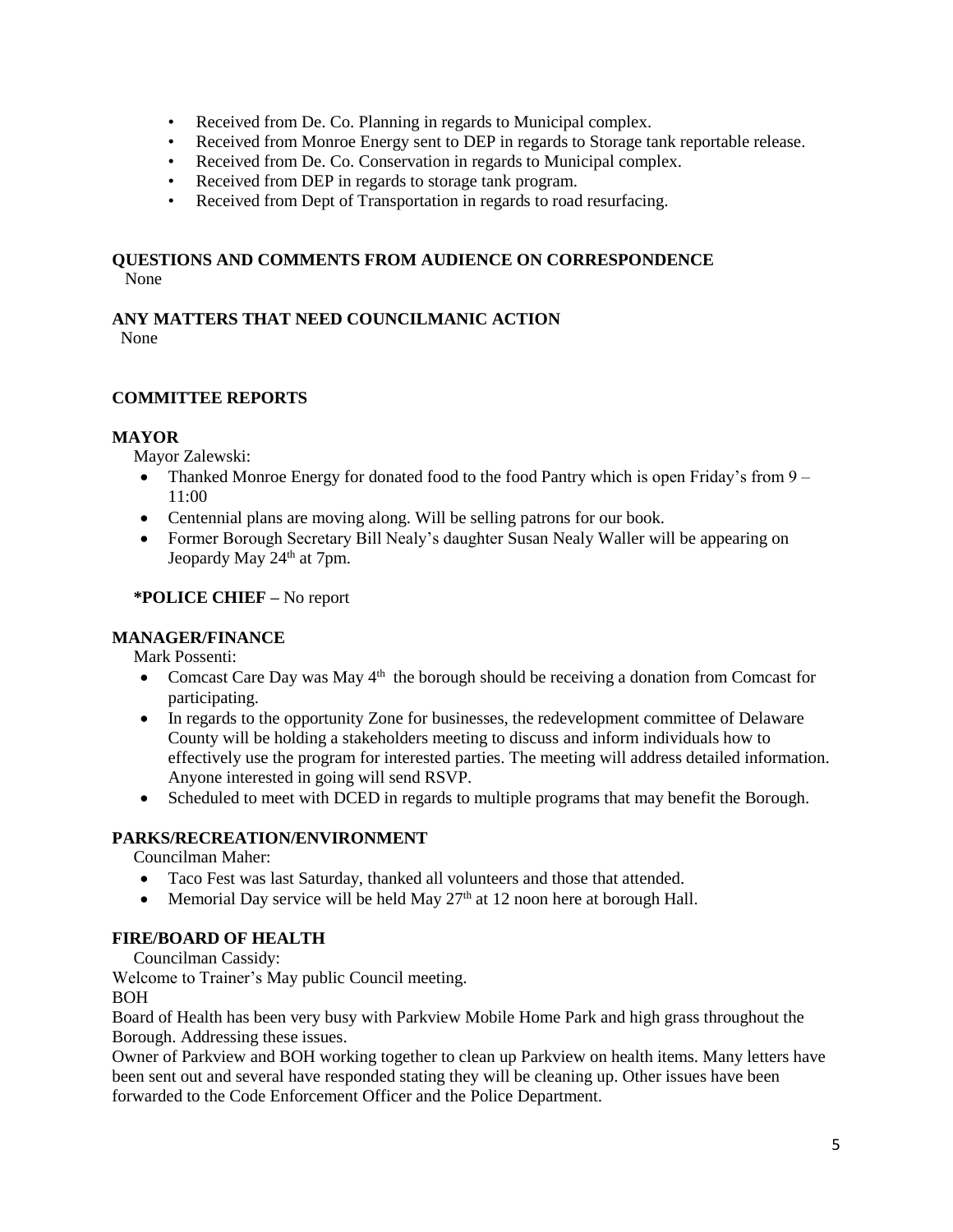The document the Mayor wanted sent to Parkview, Ordinance 165, was sent via email and confirmed received.

The board has also been in contact with the city of Chester concerning a neighboring property. At our meeting on Tuesday, Jerry Guglielmi was elected chairperson. Congratulations Jerry.

Fire Department

Fire house still looking for volunteers. Hope all has seen the article in Tuesday's Daily Times about Millbourne Fire Department voting to go out of business. We need volunteers. This is getting serious. Don't just assume they will respond. Manpower is a big issue, especially during the day time. Smoke detectors are still available to home owners in Trainer. They are free and can be installed by the fire department if needed.

The fire department has submitted an incentive proposal to Council. At this time, Trainer has turned the proposal down.

The fire department would like to meet with Councils from Trainer and Marcus Hook to discuss issues.

No fire report for April

### **HIGHWAY/BUILDINGS**

Councilman Mathews:

- Waiting to find out the shipping cost of a street sweeper from Georgia.
- Called Murray's landscape. Kelly landscape did confirm they would be out.

### **PUBLIC SAFETY**

Councilwoman Beck read the Code office reports for April.

April: 16 bldg. permits, 12 C/O's, 2 Contractor licenses, 3 zoning and numerous violation notices, citation warnings and citations issued.

### **COMMUNITY OUTREACH/NEWSLETTERS**

Councilwoman Burgos:

• No report

# **COMMUNITY REDEVELOPMENT**

Councilman Ed McDaniel:

• No report

### **CODE ENFORCEMENT OFFICER**

No report

### **TAX COLLECTOR**

Mark Possenti stated the taxes are being worked on and called an Executive to discuss.

### **MONROE ENERGY**

Absent

### **ENGINEER**

Eileen Nelsons stated a motion was needed to pay Gargiule the balance due to them for the Townshipline Rd. inlet repair.

Documents for the Road program were signed.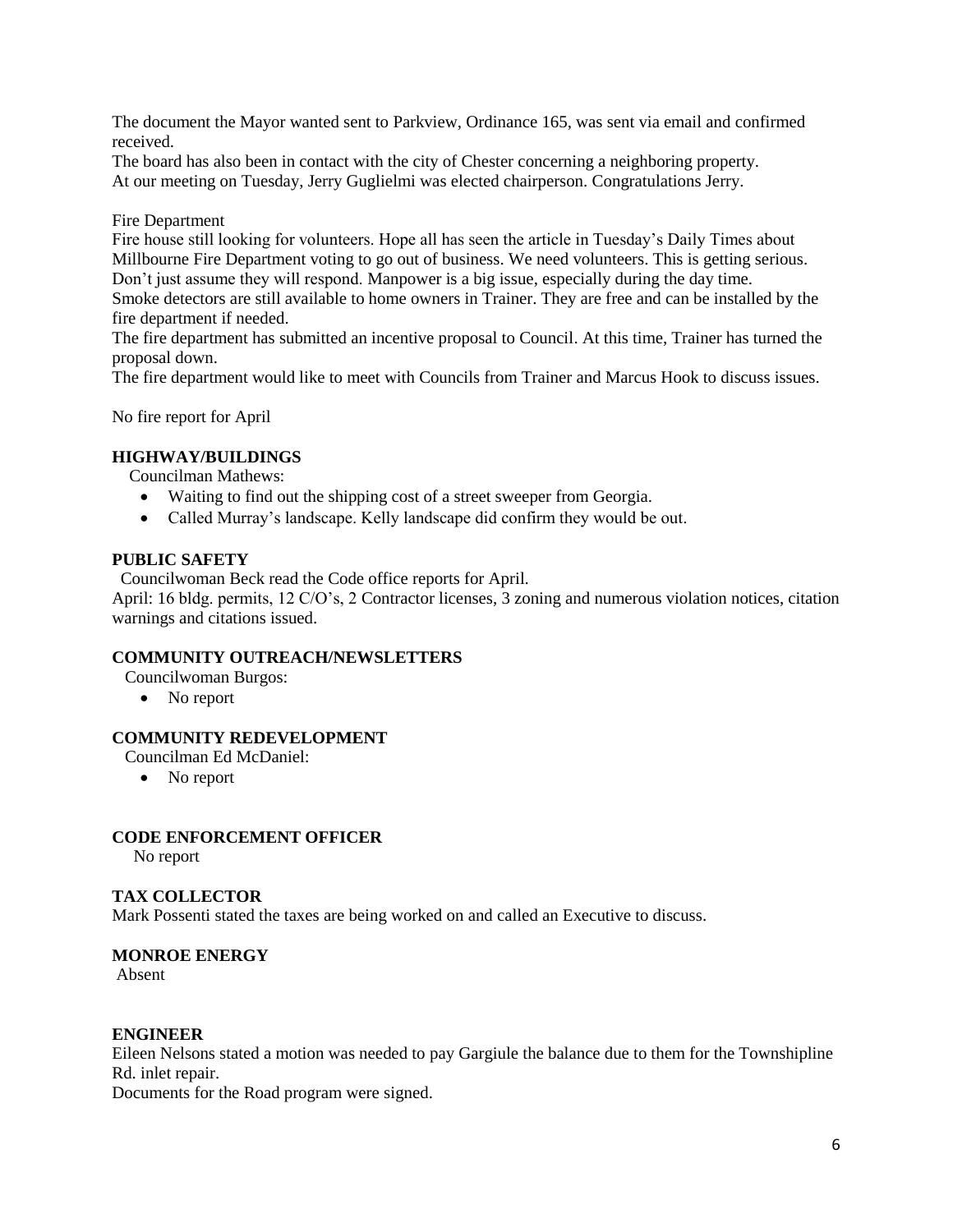Documents for the Road Maintenance were signed.

**Engineer's Report** Attached

# **SOLICITOR**

Mike Sheridan stated:

- Discussed the Adelphia agreement in regards to an easement of Borough property. Recommended hiring an appraiser to value the property first. Asked for a motion to authorize the hiring of an appraiser not to exceed \$1000.00.
- The zoning variances for the Municipal Complex parking/loading were approved by the zoning hearing board on April 10, 2019.

### **ORDINANCES**

• None

# **RESOLUTIONS**

• None

# **OTHER ACTION ITEMS**

- Motion was made by Councilperson Mathews to pay A. Gargiule the balance due for the Townshipline Rd. inlet repair and seconded by Councilperson Maher. No opposition. Motion carried.
- Motion was made by Councilperson Cassidy to authorize hiring an appraiser, not to exceed the cost of \$1000.00, in regards the pipeline easement on Borough property and seconded by Councilperson Mathews. No opposition. Motion carried.
- Motion was made by Councilperson Beck to authorize Mike Sheridan to pursue legal action in regards to Kim Sherman and real estate taxes and seconded by Councilperson Cassidy. No opposition. Motion carried.

### **OLD COUNCILMANIC BUSINESS**

None

### **NEW COUNCILMANIC BUSINESS**

 Councilman Cassidy gave shout-out to Police department for quickly diffusing a situation involving a group of kids. Gave a shout-out to the good kids in the Borough.

## **QUESTIONS AND COMMENTS FROM AUDIENCE**

Chuck Miles, Ridge Rd. – Asked if Council voted on who would be sponsored on the ballot.

Sean Brechman, Post Rd. – Stated there was work done on the road by Delcora where the manhole cover is high above the road and other issues with the work.

Robin Rokicka, 5<sup>th</sup> St. – Stated there is still some pumping into the sewer behind her home, she believes is Delcora.

Mrs. Kovaleski,  $5<sup>th</sup>$  St. – Expressed issues and concerns with upkeep of neighbor's properties and trash and parking on Bishop and  $5<sup>th</sup>$  St. in regards to the Tattoo parlor on Post Rd.

Sue DiSimone,  $5<sup>th</sup>$  St. – Stated she is getting pools of water at the bottom of her driveway. It will be looked at.